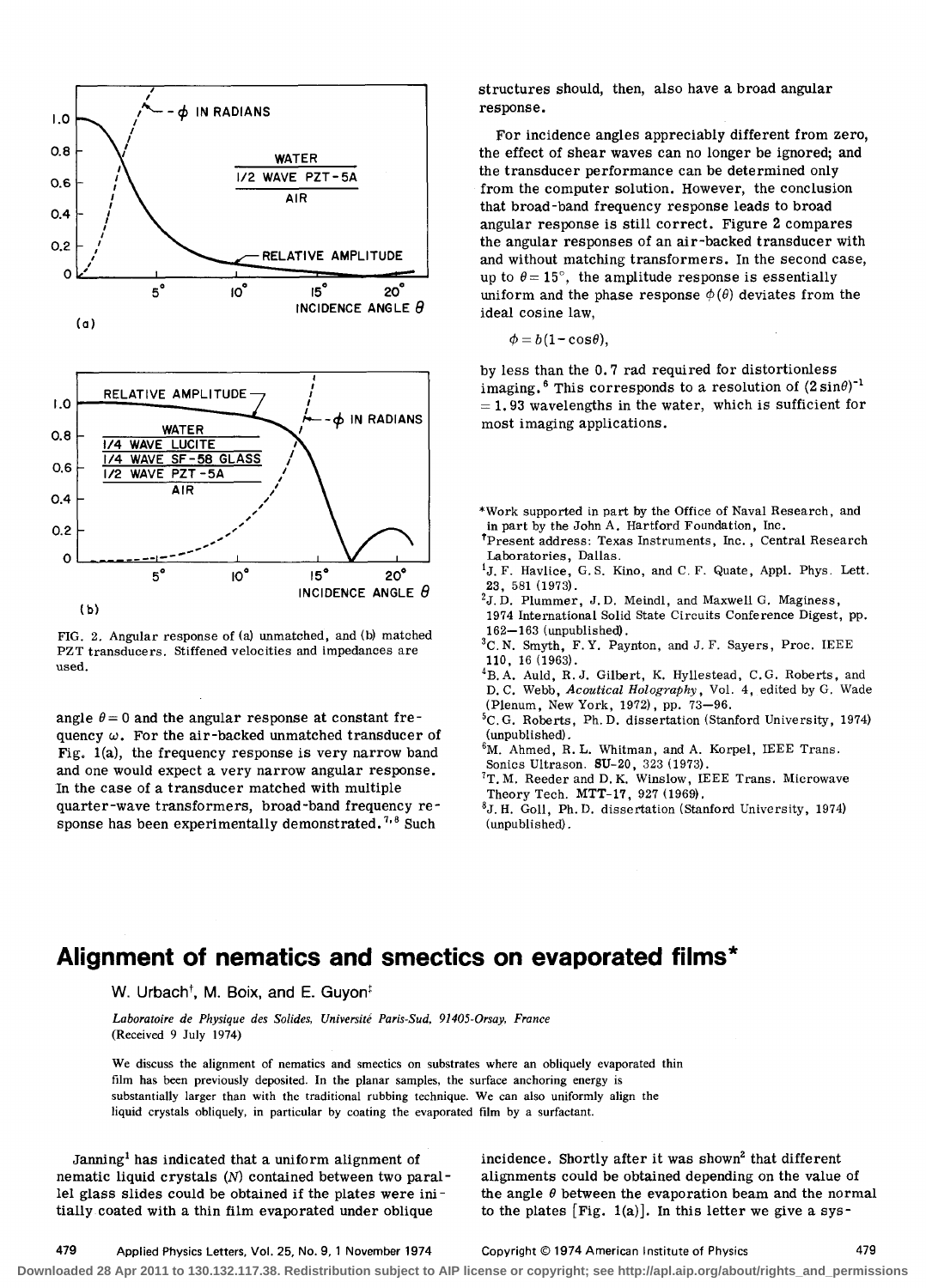

FIG. 1. (a) Geometry:  $\theta$  is the angle between the direction of evaporation, S is the evaporation source. n is the director (case *e* <sup>&</sup>gt;*75°).* Conoscopic figures of uniaxial mesophases of BBOA obtained on evaporated plates. (b)  $\theta \sim 60^{\circ}$  planar orientation. (c)  $\theta \sim 77^{\circ}$  tilted smectic phase. (d) Plates coated with CTAB solution; nematic phase. (e) Plates coated with CTAB solution; smectic phase.

tematic report of this effect and extend it to the study of smectics (S).

The alignment is determined by the homogeneity of the microscopic image in polarized light and from the conoscopic image in converging light which is needed for an unambiguous determination of the alignment angle. The preparations reported are very reproducible and do not depend crucially on vacuum conditions (conventional diffusion oil system is used) or film thickness (average thickness  $\bar{d}$  ranged from 50 to 1000 Å). Evaporated Au and SiO films were used with very similar results. Gold films are preferred if conducting electrodes are needed, whereas SiO gives more transparent layers.

The results of Ref. 2 obtained on MBBA have been extended to many different nematics and are summarized below. <sup>3</sup>

Where  $40^{\circ} < \theta < 75^{\circ}$ , the nematics align with the director n perpendicular to the plane of incidence of the beam and in the plane of the plate [direction *Y* of Fig.  $1(a)$ .

The anchoring energy  $W \text{ erg/cm}^2$ , which is a measure of torque required to turn the molecules in the plane of the plate from their preferred direction, can be estimated from a measurement of the width of disinclination lines attached to the plates. 4 Surprisingly it does not vary much with  $\theta$ , and the unpinning of molecules from the preferred direction for low  $\theta$  is obtained by losing the alignment over larger and large domains rather than by a progressive decrease of *W.* A typical value of  $W=0.6$  erg/cm<sup>2</sup> is larger by a factor of 10-100 than the value obtained with surfaces<sup>4</sup> treated by the Zocher-Chatelain5 pOlishing technique. An estimate of *W* can be made using an elastic calculation by Berreman $6$  who gives  $W \sim 2\pi^3 \bar{K} (\delta d)^2/e^3$ . The evaporated film thickness inhomogeneity  $\delta d$  was determined from grazing incidence x-ray scattering measurements.<sup>7</sup> For  $\theta = 60^{\circ}$  and a thickness  $\bar{d} = 200 \text{ Å}$ ,  $\delta d \sim 100 \text{ Å}$ . The period *e* of the grooves in the film, statistically parallel to *Y* due to self-shadowing of grains,  $8$  is typically 200-400  $\AA$ .  $9$ Using an average elastic constant  $\bar{K} \sim 5 \times 10^{-7}$  erg/cm, we get  $W \sim 1$  erg/cm<sup>2</sup>. This value, in agreement with our measurements, is larger by a factor 10 than that obtained by Berreman, <sup>6</sup> essentially because the period of the grooves, *e,* is much smaller than the value with rubbed plates. In addition to the simplicity and the reproducibility of the technique, the large value of the surface energy is an essential characteristic of this method. In particular, one is able to align nematics (tolanes) which could not be aligned in the planar state by the conventional rubbing method.

For angle values smaller than  $40^\circ$ , the liquid crystal (LC) does not align uniformly. However, the director remains in the  $XY$  plane (planar degenerate). This can be checked by measuring the capacitance of such a liquid crystal film as a function of a magnetic field parallel to Z. No distortion was obtained when the field was below the critical Freedericksz threshold. This demonstrates that the molecules were initially everywhere perpendicular to Z.

For grazing incidence of the evaporation beam,  $\theta$  $> 75^{\circ}$ , the liquid crystal aligns with its director in the plane of the beam but out of the plane of the plate and directed towards the evaporation beam, The angle of n with X,  $\phi \sim 20$  to 30°, is relatively independent of the evaporation conditions as has been justified from an elastic model.<sup>2</sup>

The reliability and ageing properties of the evaporated plates were studied before and after filling with the LC. Systematic thermal cycling  $($  ~ 100 times) from room temperature to 250 °C did not affect the aligning properties of the plates when performed before the cell was filled, nor the alignment of the LC if the cell was filled before the cycling, Samples aged over one year did not show any appreciable decrease in the quality of the alignment. A given cell can be used several times after cleaning with toluene,

The study was extended to smectic phases where a uniform alignment with molecules in the plane of the plates (planar orientation) is difficult to obtain, even when it is obtained in the nematic phase of the same material. (The homeotropic alignment with molecules perpendicular to the plates is easier to get if surfactant agents are used,) In the case of a planar orientation,